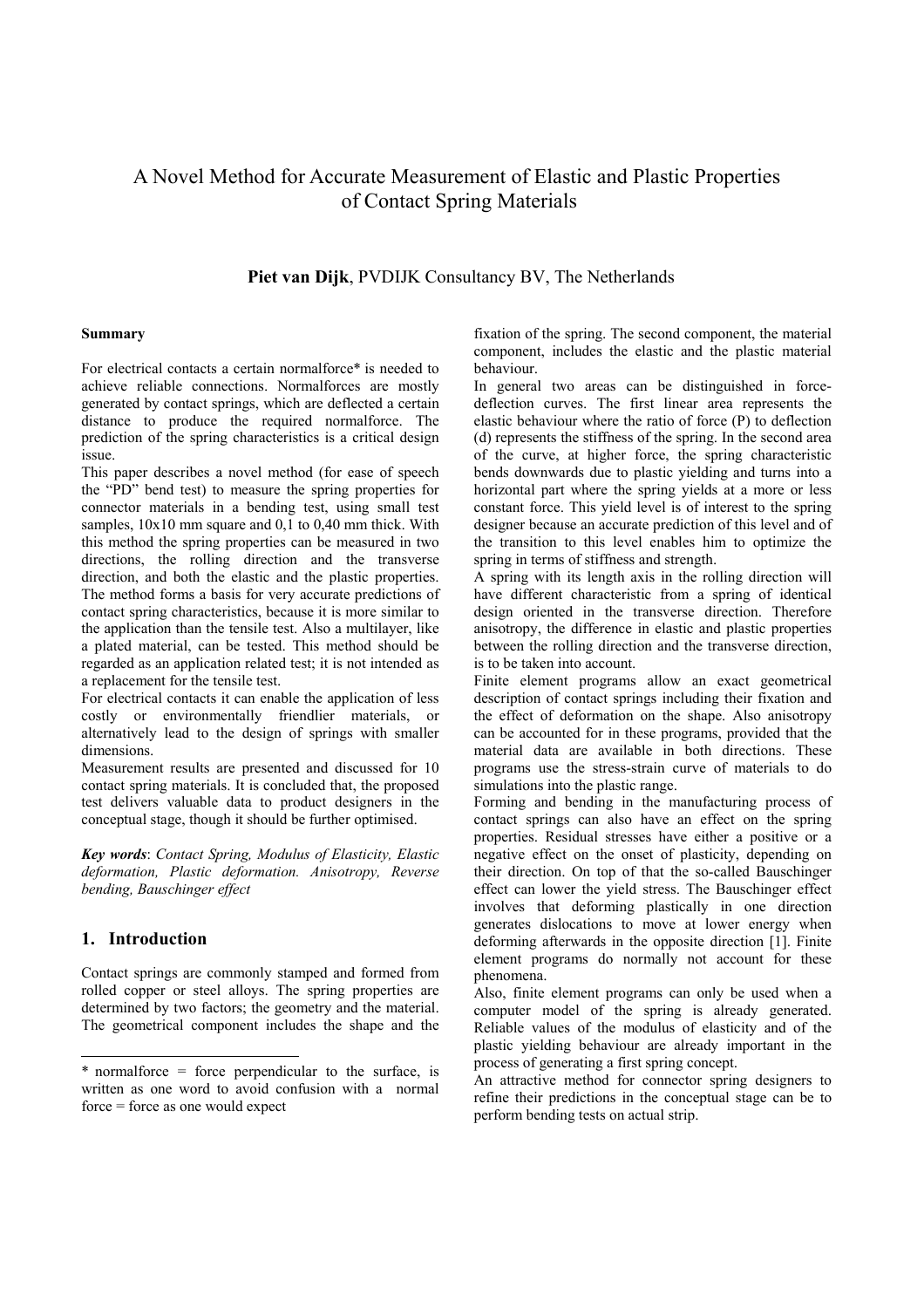Bending tests have the advantages of having a stress distribution similar to that of contact springs and of being easier to carry out in transverse direction on small samples than tensile tests. Also a multilayer material, like for example a nickel plated material copper alloy, can be tested with this method.

# **2. Discussion of existing methods**

## 2.1. Tensile test (ref. [3])

It is possible to measure the Modulus of Elasticity accurately and precisely with the tensile test provided that the available strip is wide enough to enable taking test samples perpendicular to the rolling direction. For connector manufacturers the strip available is mostly about 10-30 mm wide, therefore it is desirable to be able to do the measurements on small samples, for example 10 mm long. In principle a tensile test could also be done using for example a strip 10-20 mm long, 1 mm wide and 0.15 mm thick. One would need a force of about 50-100 N and would measure a displacement in the range of 50-100 micrometers.

Deriving accurate plastic yielding properties from tensile test data is very circumstantial (ref $\overline{[2]}$ )<sup>\*</sup>.

## 2.2. Bend-tests (ref.[4], [5])

l

The existing bend-tests employ relatively large test strip sizes, 20 mm length or more, depending on material thickness. Measuring far into the plastic range with such large length involves large deflections and is therefore difficult in practice. However, also bend tests lends themselves in principle for miniaturization. For example a 10x10 mm strip can be bent and measured and generate the desired data.

Existing tests deform in one direction, and do not allow for reversing the load for reverse bending experiments. Reversing the load can be of interest in many practical applications, when strip material is bent in one direction during manufacturing and used in the opposite direction in the contact application.

We have tried another alternative bending method, using single prismatic beams as contact springs that are configured with one fixed and one free end. The mechanical load is then applied to the free end. It is easy to control the length of the beam to be short so that yielding occurs at small deflection reducing the problem of large deflections. However the short length poses a problem to the behaviour near the fixation. Loading the free end causes the highest stresses and strains to occur near the fixation, and the fixation itself is adding stress at the same place as well. The effect is that the length needs to be corrected for the compliance in the fixation by adding some estimated length. Another problem at larger displacements is that friction will play a role when slip occurs at the constrained points.

## **3. The "PD bend-test"**

#### 3.1. Instrument and tooling

The instrument used is the DISC (Dutch Instrument for Support in Contact Physics). It has been described before in publications [6] and [7]. The basic setup is shown in Figure 1. The instrument has three moving slides, moved by a DC motor in Y- and Z-direction, and manually in Xdirection. Force is built up by moving the Z-slide downwards. The force is increased until a preset level of either force or displacement is reached. The force is measured with a strain-gauge force transducer. Accuracy of force is about 0.01N, of displacement 0.001 mm



Fig. 1. The DISC instrument

Figure 2 shows the bend-tooling that we have developed and that is mounted on the DISC. A 10x10 mm pad is fixed between two identical mirror shaped blocks. Exactly 4.500 mm away from the fixation is an extension with a small radius which works as a stop and constraints the deflection at the stop to zero. The load is applied at a distance of about  $5.5-7.5$  mm from the fixation, 1.0 to 3.0 mm from the stop, by an actuator (d in figure 2).

Sometimes it is questioned whether the Modulus of Elasticity is the same when measured in tensile and in bending modes. It has been found in two independent accurate measurements that the results are the same in tensile and in bending modes. This follows also from the fact that bending stresses are composed of tensile stresses, be it that they vary throughout the cross-section of the spring.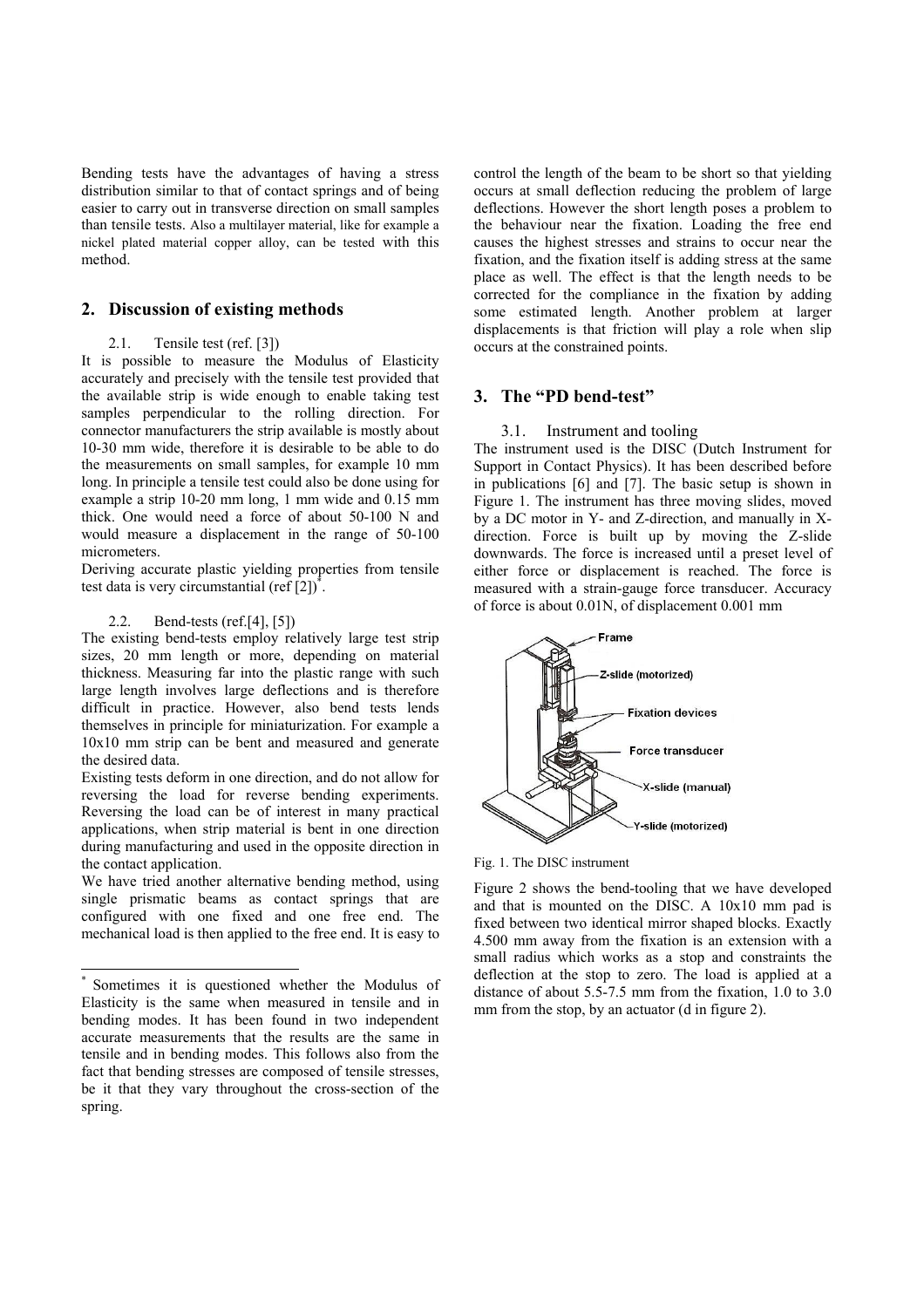

Fig 2. An expanded view of the measurement tooling with the test sample (a) placed against the locator pins (b) and fixed down by the identical contra formal blocks (c). The actuator (d) applies the force downwards or reverse. Drawing (e) shows a crosssection of sample, fixation and actuator

To make test samples a cutting tool, shown in figure 3, has been designed. It enables us to cut 10x10 mm samples out of a strip so that the test samples remain flat, are almost free from burr and have minimal edge stress. Figure 3 also defines what is meant in this paper with the terms parallel and transverse**. If the strip in this picture would be bent down, then we call it parallel because it concerns a spring with its length axis parallel to the rolling direction. It is called transverse when the length axis of the spring is perpendicular to the rolling direction.** 



Fig 3. The tool to cut test samples from strip, and the definition of parallel and transverse as measurement orientation.

## 3.2. The measuring method.

Past experiments with small test strips and reverse bending have brought about the desire for a bending test method with following features:

- **1. test sample not larger than 10 mm**
- **2. fixation single sided, so that reversing the load is possible**
- **3. no high stresses at the point of fixation**
- 4. **length, width and mounting dimensions accurate enough to enable good accuracy**

Figure 4 explains the mechanical principle of the measurement that we developed:  $L_1$  is the length between fixation and stop,  $L_2$  the length between the stop and the location of the load. T is the material thickness , D the distance that we adjust when adapting the length  $L_2$ .  $P_2$ represents the force from the actuator,  $P_1$  is the force at the stop and R and M are the reaction force and moment in the fixation.



Fig 4. The mechanical principal of the measurement configuration and definition of symbols for lengths and forces.

For the purpose of measuring the modulus of elasticity the load is applied at a distance of 7.5 mm  $(L_1 + L_2)$  from the fixation. For measuring plastic deformation the distance  $L_2$ is decreased for thinner materials according to the thickness to be measured.

This configuration reduces the stress in the fixation to half the stress at the stop. Therefore, if compared to a situation without stop, the exact location and condition of the fixation is of much lesser influence. The highly stressed area is located symmetrically around the point of the stop.

The formula's, derived for the calculation of the modulus of elasticity and for the force  $P_1$  are based on conventional elastic prismatic beam theory; they are as follows:

1} 
$$
E = \frac{P_2 * (4 * L_2^3 + 3 * L_1 * L_2^2)}{d * W * T^3}
$$

{1}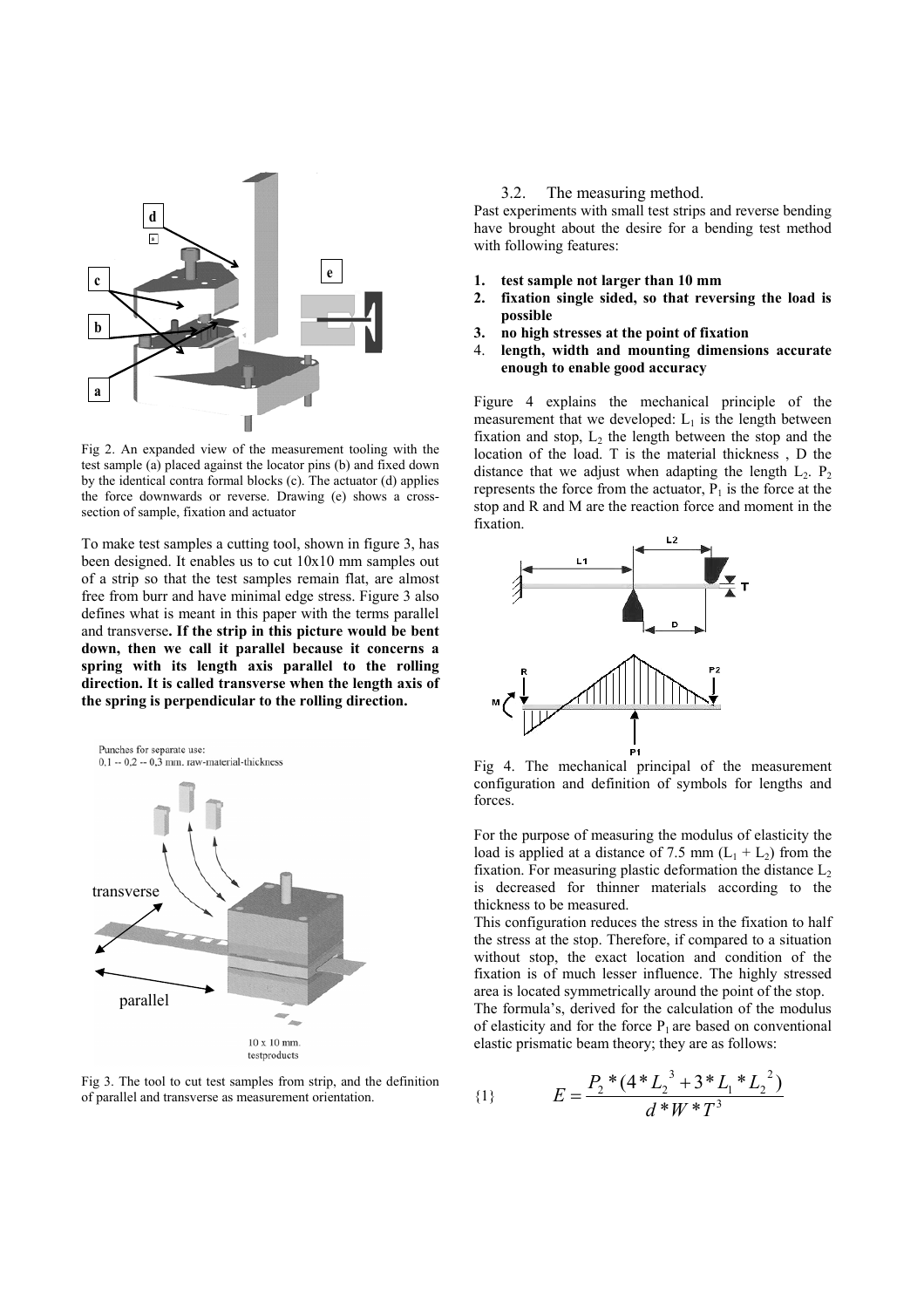$$
P_1 = \frac{3 * L_2 + 2 * L_1}{2 * L_1} * P_2
$$

With:

| -E             | modulus of elasticity          |
|----------------|--------------------------------|
| $P_1$          | force at the point of the stop |
| P <sub>2</sub> | applied force                  |
|                | distance between Continuou d   |

- $L_2$  distance between fixation and support
- $L_1$  distance between support point and load point
- d deflection at load point
- W sample width (10.00 mm)
- T sample thickness

Distances, sample width and force can be measured with very good accuracy  $(\ll 1\%)$ 

The critical measurement is the sample thickness, for example measuring a 0.10 mm thick sample with an accuracy of 1 micrometer leads to 3% inaccuracy due to the third power in the formula {1}.

## 3.3. The tested Materials

Ten different materials from 3 suppliers have been selected for the measurements, eight of them are copper alloys and two are stainless steel alloys. All materials are customary in the electrical contact industry.

They are listed in table 1 and have been coded A thru J. The materials D and G are Phosphorbronzes (CuSn4), they are supplied by two different suppliers and used also as a reference to previous measurements.

The materials have different thicknesses, the specified and the measured values are also listed in table 1. Because of the difference in thickness it is not possible to directly compare forces and force-deflection curves of the different materials. However, it is made possible to compare the strength and stiffness of the materials through formulas for the modulus of elasticity {1} and formulas for two equivalent stress definitions, {3} and {4}, to be introduced in paragraph 4.

|      |                 |                        | thickness | thickness |
|------|-----------------|------------------------|-----------|-----------|
| code | Supplier Code   | Composition            | specified | measured  |
|      |                 |                        | mm        | mm        |
| A    | Stol 76M R580S  | Cu Ni1.3 Si0.25        | 0.200     | 0,196     |
| B    | Stol 78         | CuMq0.6                | 0,147     | 0,148     |
| C    | Stol 94 R750    | CuNi2,6Si0.6Sn0.7Zn0.8 | 0,150     | 0,151     |
| D    | CuSn4           | CuSn4                  | 0,200     | 0.200     |
| E    | Argeste 1.4310  | X10CrNi18-8            | 0,100     | 0,102     |
| F    | Argeste 1.4310  | X10CrNi18-8            | 0,140     | 0,138     |
| G    | <b>B14</b>      | CuSn4                  | 0,190     | 0,193     |
| Н    | K55             | Cu Ni3Si0.65Mq0.15     | 0,190     | 0,194     |
|      | <b>K57 TM04</b> | CuNi1CoSi              | 0,150     | 0,149     |
|      | K88             | Cu CrAg Fe Ti Si       | 0,100     | 0.100     |

Table 1. The materials tested and their thickness

# **4. The measurement results**

### 4.1. The modulus of elasticity

In figure 5 examples of measurement curves are shown for material D, with almost no difference between parallel and transverse direction, and material F where the difference is 16%. All measurements are repeated three times, so the graph shows actually 12 measurement curves. The lines marked FEM shows the resulting curves from finite element analyses with E=133.7 GPa (measured) and E=116 GPa (specified). The slope of these curves must be compared to the steepest curve for material D. in transverse direction.



Fig 5. Examples of measured and calculated Force-Displacement curves for 0.200 mm thick Phosphorbronze and 0.138 mm thick Stainless Steel.

Table 2 shows the result for the moduli of elasticity from all measurements, the ratio between the modulus transverse and parallel to the rolling direction, and the supplier specified values. Almost all values are somewhat higher than the supplier specified values, material I forming an exception. This difference between measured and specified values is larger for the transverse direction than for the parallel direction. For materials B, E and F there is a difference of 15-20% between transverse and parallel stiffness.

|          |            | E-modulus measured | ratio     | E-modulus specified |            |  |
|----------|------------|--------------------|-----------|---------------------|------------|--|
| material | parallel   | transverse         | trans/par | parallel            | transverse |  |
| code     | GPa<br>GPa |                    | %         | GPa                 | GPa        |  |
| Α        | 139        | 144                | 104%      | 135                 | 135        |  |
| в        | 132        | 157                | 119%      | 130                 | 130        |  |
| C        | 143        | 155                | 108%      | 132                 | 132        |  |
| D        | 129        | 134                | 104%      | 116                 | 116        |  |
| E        | 193        | 224                | 116%      | 188                 | 195        |  |
| F        | 187        | 217                | 116%      | 182                 | 193        |  |
| G        | 131        | 135                | 103%      | 120                 | 120        |  |
| н        | 139        | 142                | 102%      | 130                 | 130        |  |
|          | 122        | 121                | 99%       | 131                 | 131        |  |
|          | 142        | 147                | 104%      | 140                 | 140        |  |

Table 2. Measured and specified values of the Modulus of Elasticity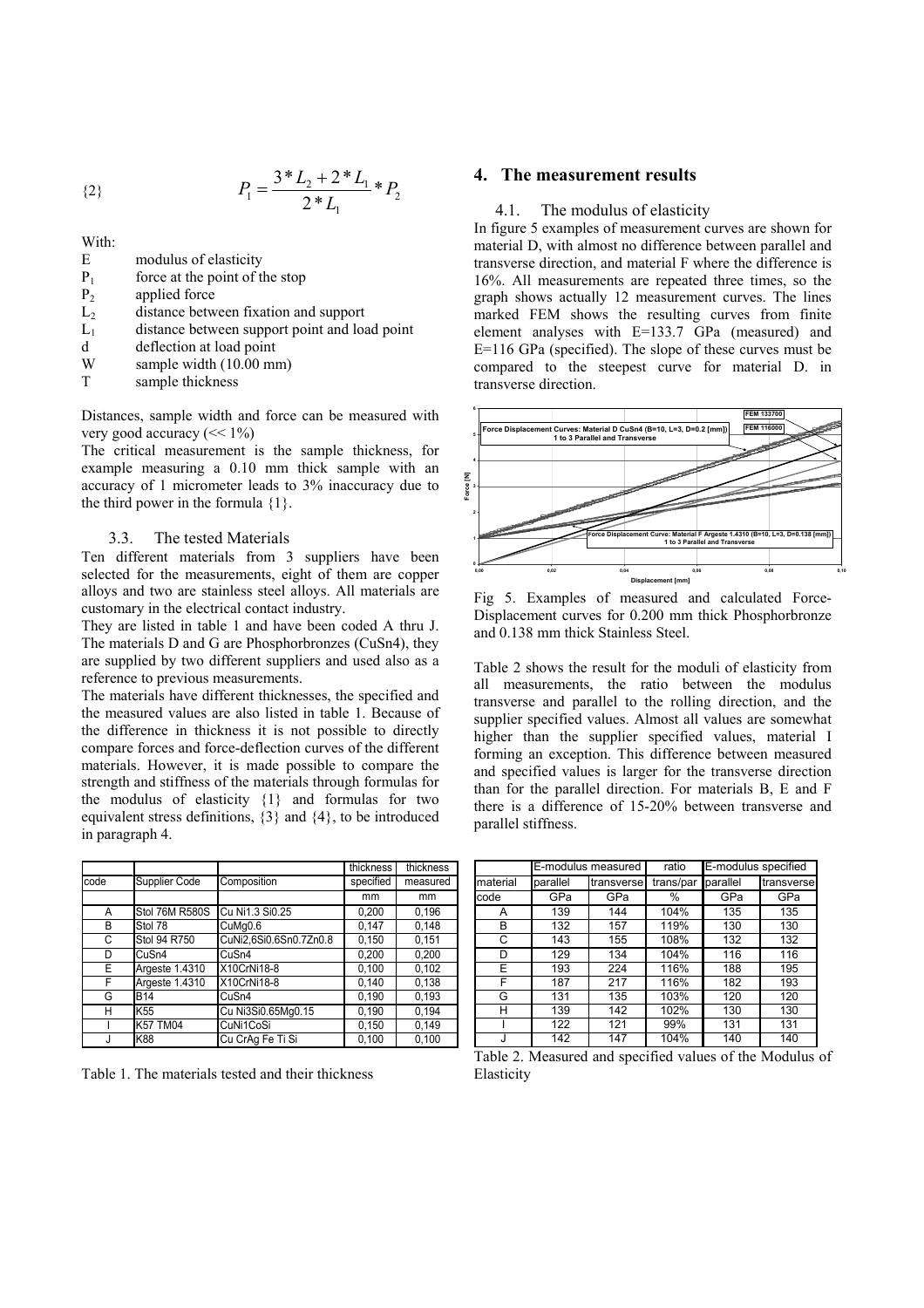4.2. The plastic behaviour and the strength. Figures 6 and 7 show examples of Force-Displacement curves for materials B (Copper alloy) and E (Steel alloy) measured up to the point where the force reaches a maximum value. The forward curves represent the regular conditions without have been bent on beforehand in the manufacturing process. The strength of material B in this parallel direction is about 30% lower than when the spring has its length axis transverse to the rolling direction!

The grey curves in figures 6 and 7 show the behaviour when the material is bent in the reverse direction, upwards after first having been bent downwards. The difference between forward bending and reverse bending curves, is surprisingly large. As mentioned before, two factors play a role in this plastic deformation. The first is that there is an effect from residual stresses. The second factor is the socalled Bauschinger effect. The strong difference between the behaviour of the copper alloy in comparison to the steel alloy must be due to the Bauschinger effect, because the effect of residual stress should be the same for different materials.



Fig 6. Force-Deflection curves for material B (Copper Alloy). The curves marked "parallel" apply when the spring is formed with its length-axis parallel to the rolling direction.



Fig 7. Force-Deflection curves for material E (Steel Alloy)

Figure 8 explains the effect of residual stresses. The originally linear stress pattern (picture a in figure 8) changes during plastic deformation gradually to an almost rectangular form (picture c in figure 8). After unloading there are residual stresses (picture e) and strains (picture f) in the highly loaded region. This is advantageous when loading again in the same direction, the maximum force as measured in figures 6 and 7 can then be reached elastically and the spring has its full potential. When deflecting into the opposite direction the extra stress adds up with the residual stress on the outside, this increases the plastic yield component in the deflection up to the point where the load is again maximal like in picture c of figure 8, but with inverted sign. The maxima of the force and the spring back curves are about equal in forward and reverse bending.



Fig 8. Stress and strain diagrams from a cantilever beam deformed plastically. At the top the distributions of stress (a) and strain (b) during elastic deformation, in the middle stress (c) and strain (d) during plastic deformation and below the distribution of residual stress (e) and residual strain (f) after unloading.

The conventional  $\sigma_{0.2}$  value refers to the stress at 0.2 % plastic deformation in the tensile test. The specified values of 534 MPa for material B and 1600 MPa for material E correspond to forces of 19 N and 25 N in figures 6 respectively 7. The effect of the  $\sigma_{0.2}$  stress value is not distinguishable in force-deflection curves because the curve remains linear well beyond the force value corresponding to the  $\sigma_{0.2}$  value.

Also the strength surpasses the values of  $\sigma$  uts from tensile test measurements, because the  $\sigma$  uts value is influenced by necking, which does not occur in the bending mode.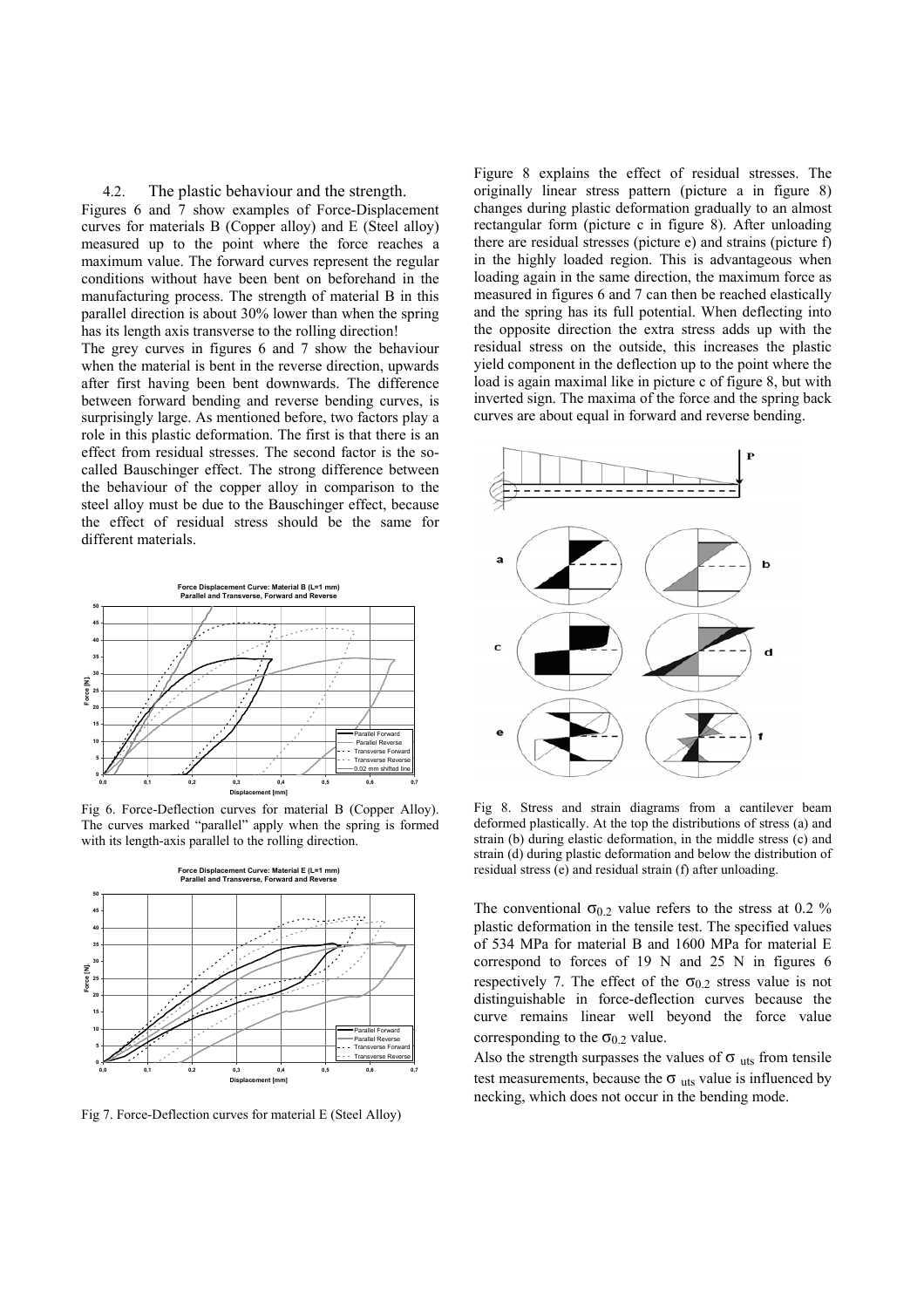Two new equivalent stress factors, the  $\sigma_{0.02}$  and  $\sigma_{pd}$  are introduced to enable a comparison between materials.

The  $\sigma_{0.02}$  value is found by moving the linear part of the force deflection curve 0.02 mm to the right, then determine the force where this line crosses the measurement curve. This is demonstrated in figure 6 where the line intersects the curve at 39 N.

The 0.02 mm distance is chosen because it is assumed small enough to be allowable in most tolerance situations. Assuming that the stress distribution at the crossing point is still elastic (like picture a in figure 8, but it is only approximately true)  $\sigma_{0.02}$  can be calculated from the force where line and curve cross with the formula:

(3) 
$$
\sigma_{0.02} = \frac{6 * P_2 * L_2}{W * T^2}
$$

The  $\sigma_{pd}$  value is calculated by taking the maximum force from the force-deflection curve, and assume that the stress distribution is rectangular (compare picture c in figure 8). In other words the stress distribution in this model is thought to have a constant positive maximum stress throughout the compression side and the same stress value but negative throughout the tension side; the formula is then:

$$
\{\text{4}\}\qquad \qquad \sigma_{\text{pvd}} = \frac{4 \cdot P_2 \cdot L_2}{W \cdot T^2}
$$

Table 3 lists the stress values for the different materials. Many supplier specifications do not differentiate between values parallel and transverse to the rolling direction. It appears that there are important differences and also that loading beyond the limits suggested by the figures from the tensile test is very well possible in the bending mode. The most important information for a spring designer is the magnitude of deflection that he can allow without getting too much plastic deformation. With data from the "PD bend-test" he can make the estimates necessary in the conceptual stage using simple elastic formulas from conventional mechanics. Once a concept is generated the designer can use finite element analysis as a verification tool, using the modulus of elasticity measured on the actual strip that he intends to use, including anisotropy. Establishing material data in this way will lead to more accurate predictions in finite element calculations, also for other geometrical configurations than simple prismatic beams and even for plated materials. Figure 9 demonstrates this by comparing the actually measured curve with results from a finite element analysis with the specified  $\sigma_{v}$  and  $\sigma_{uts}$  values with a second analysis with a bilinear stress-strain curve using the  $\sigma_y$  and  $\sigma_{pd}$  values. The yield stress has been 577 MPa, the modulus of elasticity 133.7 GPa in both analyses

|          | $\sigma$ 0.02 forward |            | $\sigma$ 0.2 | Opd forward |            | $\sigma$ uts |
|----------|-----------------------|------------|--------------|-------------|------------|--------------|
| material | parallel              | transverse | specified    | parallel    | transverse | specified    |
| code     | <b>MPa</b>            | <b>MPa</b> | Mpa          | <b>MPa</b>  | <b>MPa</b> | Mpa          |
| A        | 700                   | 880        | 570          | 680         | 730        | 630          |
| B        | 760                   | 1130       | 530          | 660         | 870        | 560          |
| C        | 1230                  | 1410       | 700          | 900         | 1000       | 760          |
| D        | 730                   | 940        | 580          | 670         | 770        | 630          |
| E        | 1650                  | 2160       | 1600         | 1510        | 1850       | 1660         |
| F        | 1960                  | 2240       | 1630         | 1680        | 1850       | 1710         |
| G        | 820                   | 920        | 580          | 660         | 750        | 610          |
| H        | 940                   | 1080       | 660          | 810         | 820        | 750          |
|          | 1300                  | 1310       | 760          | 950         | 970        | 800          |
|          | 930                   | 1080       | 500          | 720         | 840        | 570          |

Table 3. Measured and specified stress values.

**Force Displacement Curve of Material D: CuSn4 measured (forward, transverse L=2 mm) and results of FEM simulations**



Fig. 9. Comparison between finite element analyses with  $\sigma_{\text{pd}}$ =770 and with  $\sigma_{\text{uts}}$ =626 and the measured curve.

## **5. Conclusions**

**1. Contact spring members have better spring properties perpendicular to the rolling direction than parallel to the rolling direction for all tested spring materials** 

**2. The Bauschinger effect is very strong with copper alloys, reverse bending should be avoided with these materials.** 

**3. The Bauschinger effect with the tested steel materials is small if not negligible** 

**4. Tensile test values are overly conservative when used for materials in the bending mode.** 

**5. The test method should be further improved for very thin materials (T<0.15 mm) by choosing shorter distance between fixation and stop (from 4.5 to 1 mm) and by reducing the radius of the actuator (to 0.1 mm)**